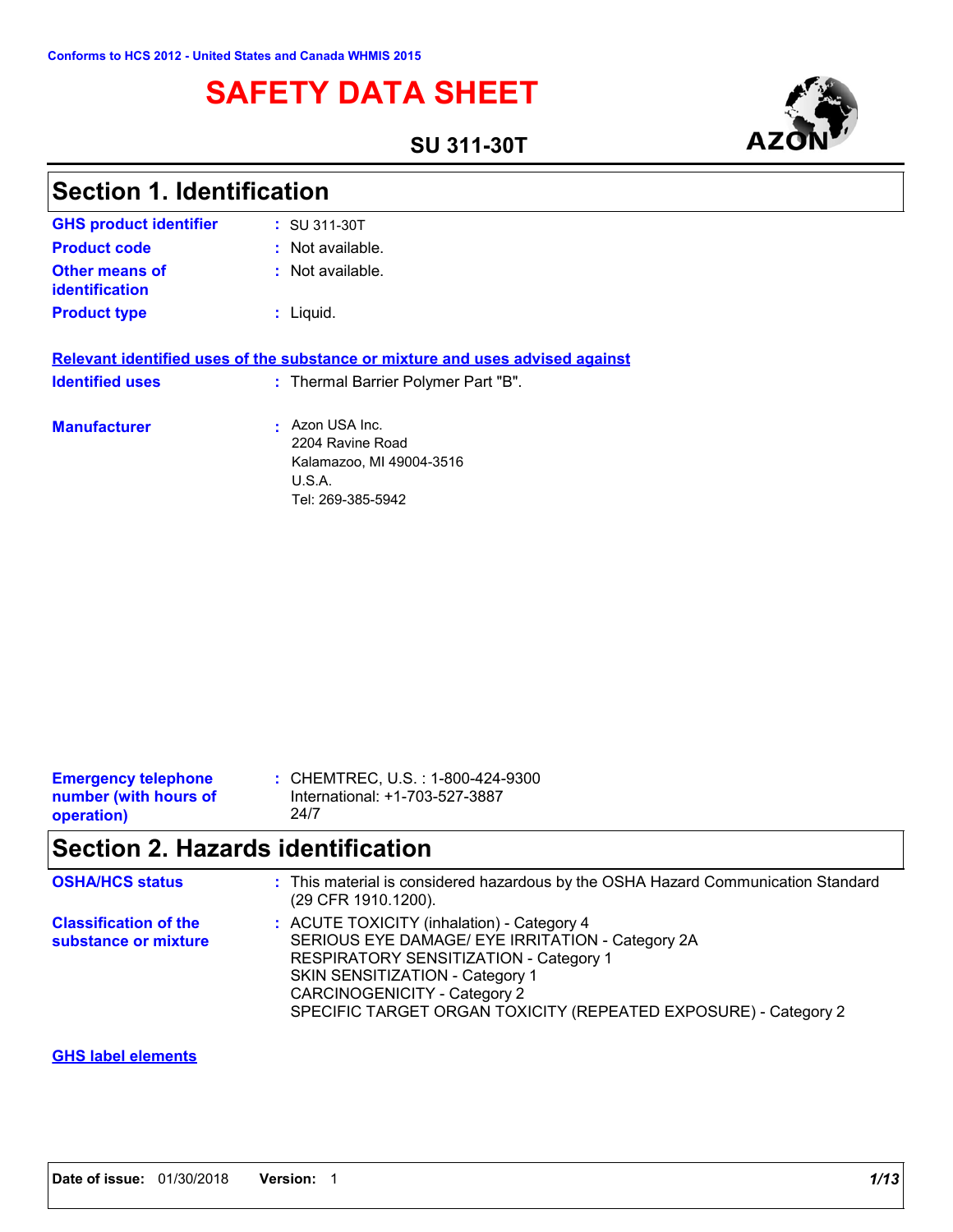# **Section 2. Hazards identification**

| <b>Hazard pictograms</b>                   |                                                                                                                                                                                                                                                                                                                                                                                                                                                                                                                                                                                                                                                                                                                                                                                                                                                  |
|--------------------------------------------|--------------------------------------------------------------------------------------------------------------------------------------------------------------------------------------------------------------------------------------------------------------------------------------------------------------------------------------------------------------------------------------------------------------------------------------------------------------------------------------------------------------------------------------------------------------------------------------------------------------------------------------------------------------------------------------------------------------------------------------------------------------------------------------------------------------------------------------------------|
| <b>Signal word</b>                         | : Danger                                                                                                                                                                                                                                                                                                                                                                                                                                                                                                                                                                                                                                                                                                                                                                                                                                         |
| <b>Hazard statements</b>                   | : H332 - Harmful if inhaled.<br>H319 - Causes serious eye irritation.<br>H334 - May cause allergy or asthma symptoms or breathing difficulties if inhaled.<br>H317 - May cause an allergic skin reaction.<br>H351 - Suspected of causing cancer.<br>H373 - May cause damage to organs through prolonged or repeated exposure.                                                                                                                                                                                                                                                                                                                                                                                                                                                                                                                    |
| <b>Precautionary statements</b>            |                                                                                                                                                                                                                                                                                                                                                                                                                                                                                                                                                                                                                                                                                                                                                                                                                                                  |
| <b>Prevention</b>                          | : P201 - Obtain special instructions before use.<br>P202 - Do not handle until all safety precautions have been read and understood.<br>P280 - Wear protective gloves. Wear eye or face protection. Wear protective clothing.<br>P284 - Wear respiratory protection.<br>P271 - Use only outdoors or in a well-ventilated area.<br>P260 - Do not breathe vapor.<br>P264 - Wash hands thoroughly after handling.<br>P272 (OSHA) - Contaminated work clothing must not be allowed out of the workplace.                                                                                                                                                                                                                                                                                                                                             |
| <b>Response</b>                            | : P314 - Get medical attention if you feel unwell.<br>P308 + P313 - IF exposed or concerned: Get medical attention.<br>P304 + P341 (OSHA) + P312 - IF INHALED: If breathing is difficult, remove person to<br>fresh air and keep comfortable for breathing. Call a POISON CENTER or physician if<br>you feel unwell.<br>P342 + P311 - If experiencing respiratory symptoms: Call a POISON CENTER or<br>physician.<br>P302 + P352 + P363 - IF ON SKIN: Wash with plenty of soap and water. Wash<br>contaminated clothing before reuse.<br>P333 + P313 - If skin irritation or rash occurs: Get medical attention.<br>P305 + P351 + P338 - IF IN EYES: Rinse cautiously with water for several minutes.<br>Remove contact lenses, if present and easy to do. Continue rinsing.<br>P337 + P313 - If eye irritation persists: Get medical attention. |
| <b>Storage</b>                             | : P405 - Store locked up.                                                                                                                                                                                                                                                                                                                                                                                                                                                                                                                                                                                                                                                                                                                                                                                                                        |
| <b>Disposal</b>                            | : P501 - Dispose of contents and container in accordance with all local, regional, national<br>and international regulations.                                                                                                                                                                                                                                                                                                                                                                                                                                                                                                                                                                                                                                                                                                                    |
| <b>Hazards not otherwise</b><br>classified | : None known.                                                                                                                                                                                                                                                                                                                                                                                                                                                                                                                                                                                                                                                                                                                                                                                                                                    |

# **Section 3. Composition/information on ingredients**

### **Substance/mixture :** Mixture

- 
- **Other means of identification**
- 
- **:** Not available.

| Ingredient name                                  | %         | <b>CAS number</b> |
|--------------------------------------------------|-----------|-------------------|
| 2.2' -Oxybisethanol                              | 210 - ≤20 | 111-46-6          |
| Isocyanic Acid, Polymethylenepolyphenylene Ester | 23 - ≤5   | 9016-87-9         |
| l Ethanediol                                     | 23 - ≤5   | $107 - 21 - 1$    |
| 4.4'-Methylenediphenyl Diisocyanate              | 21 - ≤2.2 | 101-68-8          |

Any concentration shown as a range is to protect confidentiality or is due to batch variation.

**There are no additional ingredients present which, within the current knowledge of the supplier and in the concentrations applicable, are classified as hazardous to health or the environment and hence require reporting in this section.**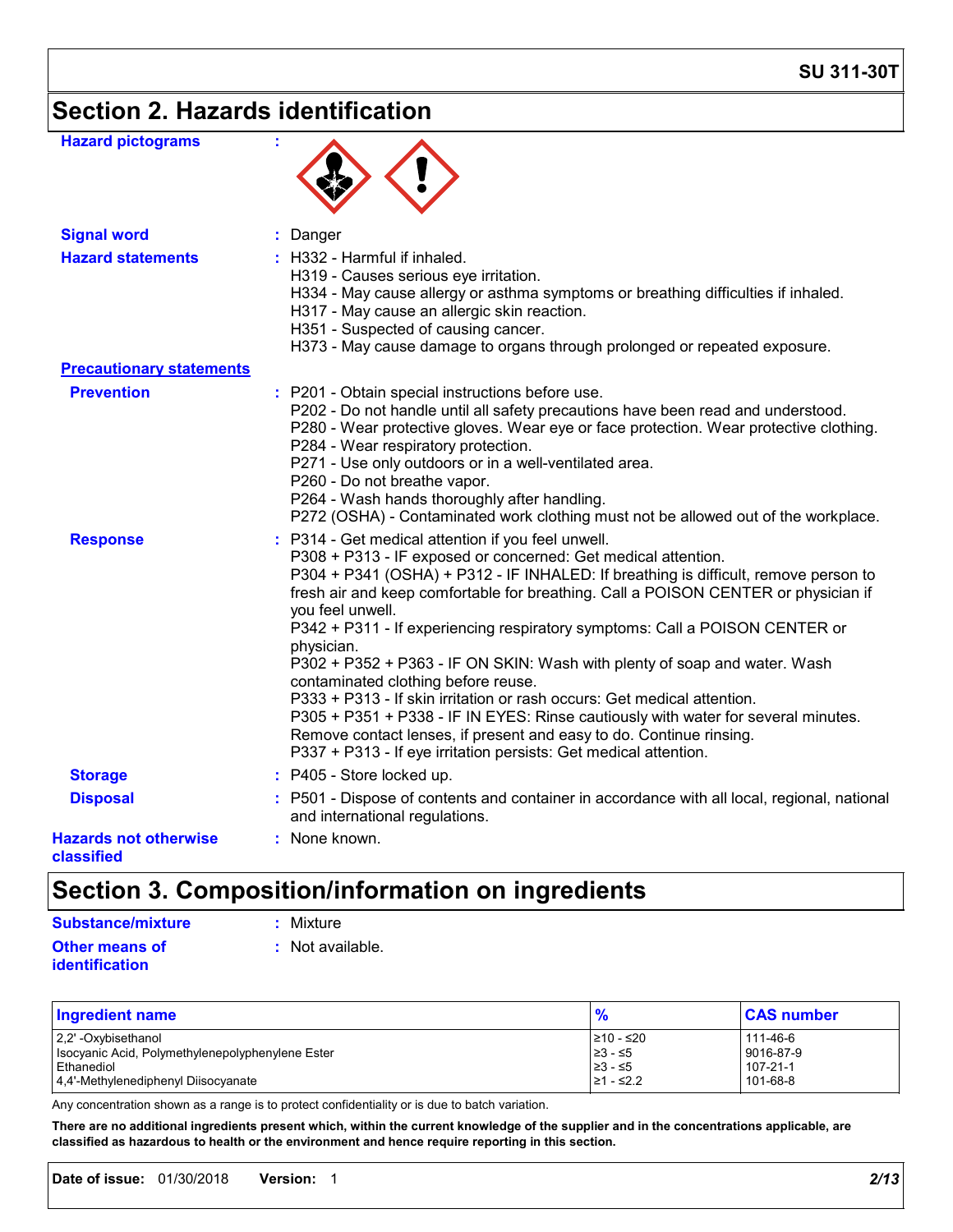# **Section 3. Composition/information on ingredients**

**Occupational exposure limits, if available, are listed in Section 8.**

### **Section 4. First aid measures**

#### **Description of necessary first aid measures**

| <b>Eye contact</b>  | : Immediately flush eyes with plenty of water, occasionally lifting the upper and lower<br>eyelids. Check for and remove any contact lenses. Continue to rinse for at least 20<br>minutes. Get medical attention.                                                                                                                                                                                                                                                                                                                                                                                                                                                                                                                                                                                                                                                                                                                                                                     |
|---------------------|---------------------------------------------------------------------------------------------------------------------------------------------------------------------------------------------------------------------------------------------------------------------------------------------------------------------------------------------------------------------------------------------------------------------------------------------------------------------------------------------------------------------------------------------------------------------------------------------------------------------------------------------------------------------------------------------------------------------------------------------------------------------------------------------------------------------------------------------------------------------------------------------------------------------------------------------------------------------------------------|
| <b>Inhalation</b>   | : Remove victim to fresh air and keep at rest in a position comfortable for breathing. If it<br>is suspected that fumes are still present, the rescuer should wear an appropriate mask<br>or self-contained breathing apparatus. If not breathing, if breathing is irregular or if<br>respiratory arrest occurs, provide artificial respiration or oxygen by trained personnel. It<br>may be dangerous to the person providing aid to give mouth-to-mouth resuscitation.<br>Get medical attention. If necessary, call a poison center or physician. If unconscious,<br>place in recovery position and get medical attention immediately. Maintain an open<br>airway. Loosen tight clothing such as a collar, tie, belt or waistband. In case of<br>inhalation of decomposition products in a fire, symptoms may be delayed. The exposed<br>person may need to be kept under medical surveillance for 48 hours. In the event of<br>any complaints or symptoms, avoid further exposure. |
| <b>Skin contact</b> | : Wash with plenty of soap and water. Wash contaminated clothing thoroughly with water<br>before removing it, or wear gloves. Continue to rinse for at least 20 minutes. Get<br>medical attention. In the event of any complaints or symptoms, avoid further exposure.<br>Wash clothing before reuse. Clean shoes thoroughly before reuse.                                                                                                                                                                                                                                                                                                                                                                                                                                                                                                                                                                                                                                            |
| <b>Ingestion</b>    | : Wash out mouth with water. Remove dentures if any. Remove victim to fresh air and<br>keep at rest in a position comfortable for breathing. If material has been swallowed and<br>the exposed person is conscious, give small quantities of water to drink. Stop if the<br>exposed person feels sick as vomiting may be dangerous. Do not induce vomiting<br>unless directed to do so by medical personnel. If vomiting occurs, the head should be<br>kept low so that vomit does not enter the lungs. Get medical attention. Never give<br>anything by mouth to an unconscious person. If unconscious, place in recovery position<br>and get medical attention immediately. Maintain an open airway. Loosen tight clothing<br>such as a collar, tie, belt or waistband.                                                                                                                                                                                                             |

| <u>Most important symptoms/effects, acute and delayed</u> |                                                                                                     |  |
|-----------------------------------------------------------|-----------------------------------------------------------------------------------------------------|--|
| <b>Potential acute health effects</b>                     |                                                                                                     |  |
| Eye contact                                               | : Causes serious eye irritation.                                                                    |  |
| <b>Inhalation</b>                                         | : Harmful if inhaled. May cause allergy or asthma symptoms or breathing difficulties if<br>inhaled. |  |
| <b>Skin contact</b>                                       | : May cause an allergic skin reaction.                                                              |  |
| Ingestion                                                 | : No known significant effects or critical hazards.                                                 |  |
| <b>Over-exposure signs/symptoms</b>                       |                                                                                                     |  |
| Eye contact                                               | : Adverse symptoms may include the following:<br>pain or irritation<br>watering<br>redness          |  |
| <b>Inhalation</b>                                         | : Adverse symptoms may include the following:<br>wheezing and breathing difficulties<br>asthma      |  |
| <b>Skin contact</b>                                       | : Adverse symptoms may include the following:<br>irritation<br>redness                              |  |
| <b>Ingestion</b>                                          | : No known significant effects or critical hazards.                                                 |  |
|                                                           |                                                                                                     |  |

### **Most important symptoms/effects, acute and delayed**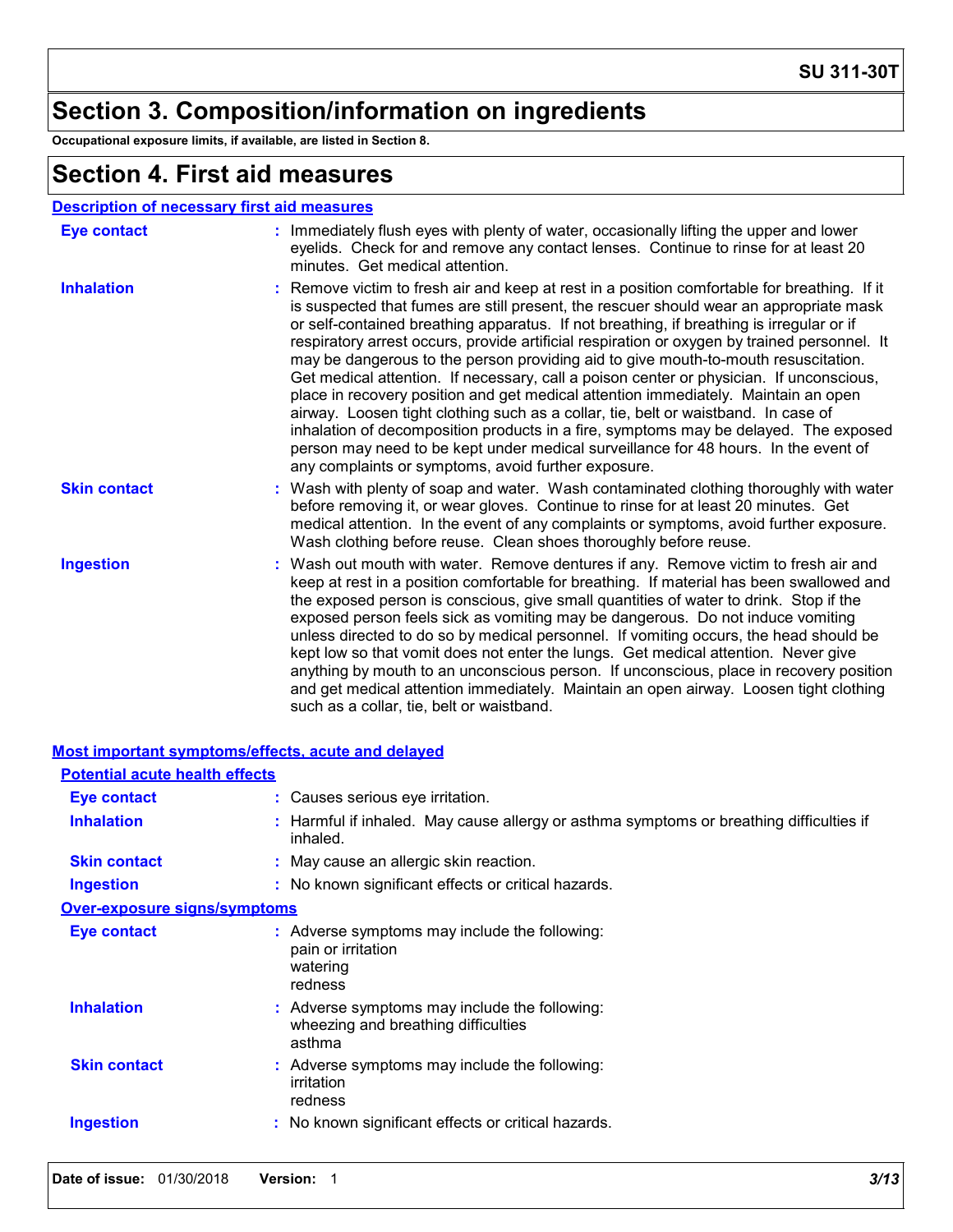# **Section 4. First aid measures**

|                                   | Indication of immediate medical attention and special treatment needed, if necessary                                                                                                                                                                                                                                                                                                                            |  |
|-----------------------------------|-----------------------------------------------------------------------------------------------------------------------------------------------------------------------------------------------------------------------------------------------------------------------------------------------------------------------------------------------------------------------------------------------------------------|--|
| <b>Notes to physician</b>         | : In case of inhalation of decomposition products in a fire, symptoms may be delayed.<br>The exposed person may need to be kept under medical surveillance for 48 hours.                                                                                                                                                                                                                                        |  |
| <b>Specific treatments</b>        | : No specific treatment.                                                                                                                                                                                                                                                                                                                                                                                        |  |
| <b>Protection of first-aiders</b> | : No action shall be taken involving any personal risk or without suitable training. If it is<br>suspected that fumes are still present, the rescuer should wear an appropriate mask or<br>self-contained breathing apparatus. It may be dangerous to the person providing aid to<br>give mouth-to-mouth resuscitation. Wash contaminated clothing thoroughly with water<br>before removing it, or wear gloves. |  |

**See toxicological information (Section 11)**

# **Section 5. Fire-fighting measures**

| <b>Extinguishing media</b>                               |                                                                                                                                                                                                     |
|----------------------------------------------------------|-----------------------------------------------------------------------------------------------------------------------------------------------------------------------------------------------------|
| <b>Suitable extinguishing</b><br>media                   | : Use an extinguishing agent suitable for the surrounding fire.                                                                                                                                     |
| <b>Unsuitable extinguishing</b><br>media                 | : None known.                                                                                                                                                                                       |
| <b>Specific hazards arising</b><br>from the chemical     | : In a fire or if heated, a pressure increase will occur and the container may burst.                                                                                                               |
| <b>Hazardous thermal</b><br>decomposition products       | Decomposition products may include the following materials:<br>carbon dioxide<br>carbon monoxide<br>nitrogen oxides                                                                                 |
| <b>Special protective actions</b><br>for fire-fighters   | : Promptly isolate the scene by removing all persons from the vicinity of the incident if<br>there is a fire. No action shall be taken involving any personal risk or without suitable<br>training. |
| <b>Special protective</b><br>equipment for fire-fighters | Fire-fighters should wear appropriate protective equipment and self-contained breathing<br>apparatus (SCBA) with a full face-piece operated in positive pressure mode.                              |

### **Section 6. Accidental release measures**

#### **Personal precautions, protective equipment and emergency procedures**

| For non-emergency<br>personnel   | : No action shall be taken involving any personal risk or without suitable training.<br>Evacuate surrounding areas. Keep unnecessary and unprotected personnel from<br>entering. Do not touch or walk through spilled material. Avoid breathing vapor or mist.<br>Provide adequate ventilation. Wear appropriate respirator when ventilation is<br>inadequate. Put on appropriate personal protective equipment. |
|----------------------------------|------------------------------------------------------------------------------------------------------------------------------------------------------------------------------------------------------------------------------------------------------------------------------------------------------------------------------------------------------------------------------------------------------------------|
| For emergency responders         | If specialized clothing is required to deal with the spillage, take note of any information in<br>Section 8 on suitable and unsuitable materials. See also the information in "For non-<br>emergency personnel".                                                                                                                                                                                                 |
| <b>Environmental precautions</b> | : Avoid dispersal of spilled material and runoff and contact with soil, waterways, drains<br>and sewers. Inform the relevant authorities if the product has caused environmental<br>pollution (sewers, waterways, soil or air).                                                                                                                                                                                  |

#### **Methods and materials for containment and cleaning up**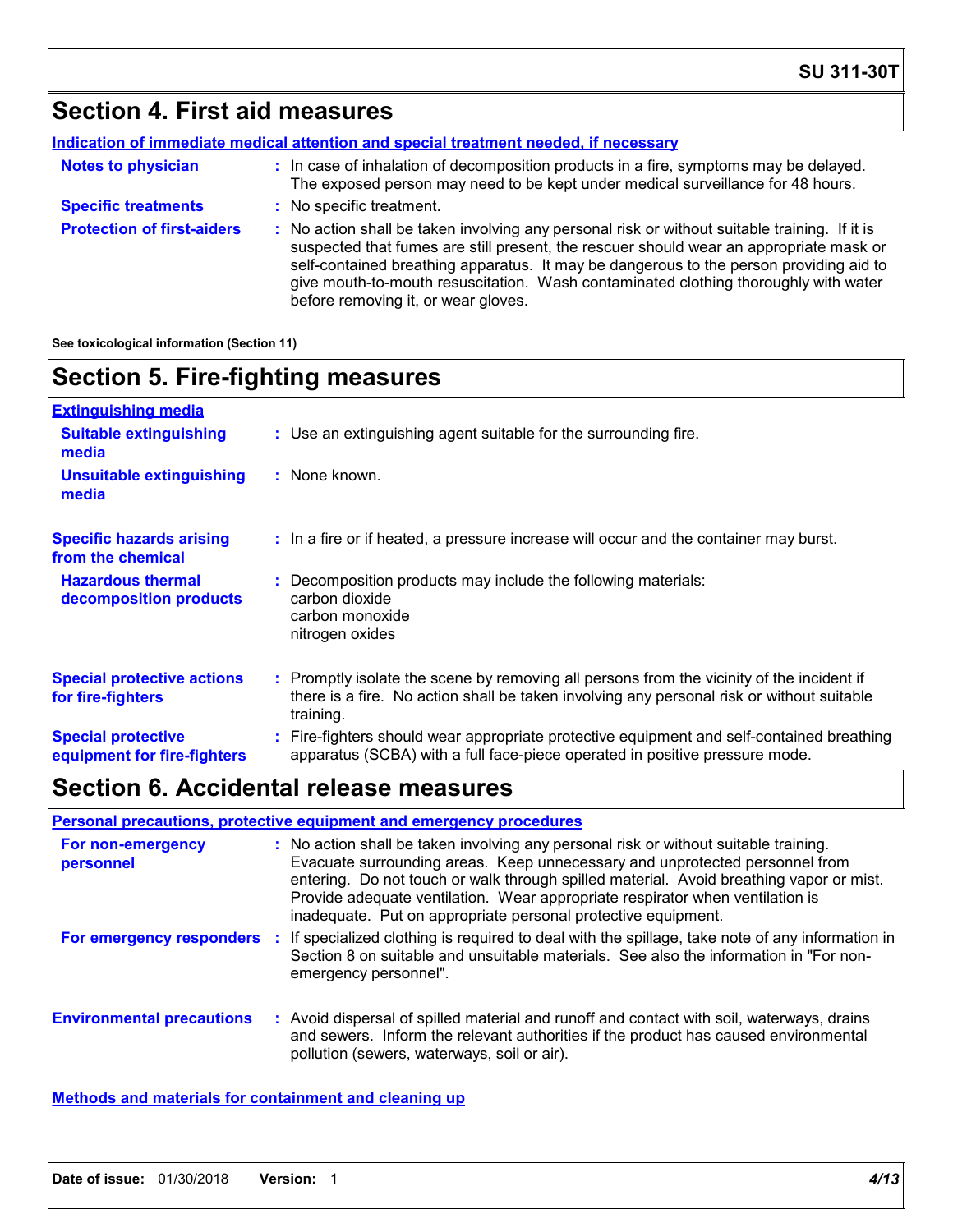### **Section 6. Accidental release measures**

**Spill Stop leak if without risk. Move containers from spill area. Approach release from <b>Spill Stop leak** if without risk. Move containers from spill area. Approach release from upwind. Prevent entry into sewers, water courses, basements or confined areas. Wash spillages into an effluent treatment plant or proceed as follows. Contain and collect spillage with non-combustible, absorbent material e.g. sand, earth, vermiculite or diatomaceous earth and place in container for disposal according to local regulations (see Section 13). Dispose of via a licensed waste disposal contractor. Contaminated absorbent material may pose the same hazard as the spilled product. Note: see Section 1 for emergency contact information and Section 13 for waste disposal.

## **Section 7. Handling and storage**

| <b>Precautions for safe handling</b>                                             |                                                                                                                                                                                                                                                                                                                                                                                                                                                                                                                                                                                                                                                                                                                                                                                                                                             |
|----------------------------------------------------------------------------------|---------------------------------------------------------------------------------------------------------------------------------------------------------------------------------------------------------------------------------------------------------------------------------------------------------------------------------------------------------------------------------------------------------------------------------------------------------------------------------------------------------------------------------------------------------------------------------------------------------------------------------------------------------------------------------------------------------------------------------------------------------------------------------------------------------------------------------------------|
| <b>Protective measures</b>                                                       | : Put on appropriate personal protective equipment (see Section 8). Persons with a<br>history of skin sensitization problems or asthma, allergies or chronic or recurrent<br>respiratory disease should not be employed in any process in which this product is used.<br>Avoid exposure - obtain special instructions before use. Do not handle until all safety<br>precautions have been read and understood. Do not get in eyes or on skin or clothing.<br>Do not breathe vapor or mist. Do not ingest. Use only with adequate ventilation. Wear<br>appropriate respirator when ventilation is inadequate. Keep in the original container or<br>an approved alternative made from a compatible material, kept tightly closed when not<br>in use. Empty containers retain product residue and can be hazardous. Do not reuse<br>container. |
| <b>Advice on general</b><br>occupational hygiene                                 | : Eating, drinking and smoking should be prohibited in areas where this material is<br>handled, stored and processed. Workers should wash hands and face before eating,<br>drinking and smoking. See also Section 8 for additional information on hygiene<br>measures. Remove contaminated clothing and protective equipment before entering<br>eating areas.                                                                                                                                                                                                                                                                                                                                                                                                                                                                               |
| <b>Conditions for safe storage,</b><br>including any<br><b>incompatibilities</b> | Store in accordance with local regulations. Store in original container protected from<br>direct sunlight in a dry, cool and well-ventilated area, away from incompatible materials<br>(see Section 10) and food and drink. Store locked up. Keep container tightly closed<br>and sealed until ready for use. Containers that have been opened must be carefully<br>resealed and kept upright to prevent leakage. Do not store in unlabeled containers.<br>Use appropriate containment to avoid environmental contamination. See Section 10 for<br>incompatible materials before handling or use.                                                                                                                                                                                                                                           |

# **Section 8. Exposure controls/personal protection**

#### **Control parameters**

#### **United States**

#### **Occupational exposure limits**

| <b>Ingredient name</b>                           | <b>Exposure limits</b>                                                        |
|--------------------------------------------------|-------------------------------------------------------------------------------|
| 2.2' -Oxybisethanol                              | AIHA WEEL (United States, 10/2011).                                           |
|                                                  | TWA: 10 mg/m <sup>3</sup> 8 hours.                                            |
| Isocyanic Acid, Polymethylenepolyphenylene Ester | None.                                                                         |
| Ethanediol                                       | <b>ACGIH TLV (United States, 3/2017).</b>                                     |
|                                                  | STEL: 10 mg/m <sup>3</sup> 15 minutes. Form: Inhalable fraction. Aerosol only |
|                                                  | STEL: 50 ppm 15 minutes. Form: Vapor fraction                                 |
|                                                  | TWA: 25 ppm 8 hours. Form: Vapor fraction                                     |
| 4,4'-Methylenediphenyl Diisocyanate              | ACGIH TLV (United States, 3/2017).                                            |
|                                                  | TWA: 0.005 ppm 8 hours.                                                       |
|                                                  | NIOSH REL (United States, 10/2016).                                           |
|                                                  | TWA: 0.05 mg/m <sup>3</sup> 10 hours.                                         |
|                                                  | TWA: 0.005 ppm 10 hours.                                                      |
|                                                  | CEIL: 0.2 mg/m <sup>3</sup> 10 minutes.                                       |
|                                                  | CEIL: 0.02 ppm 10 minutes.                                                    |
|                                                  | OSHA PEL (United States, 6/2016).                                             |
|                                                  | CEIL: 0.02 ppm                                                                |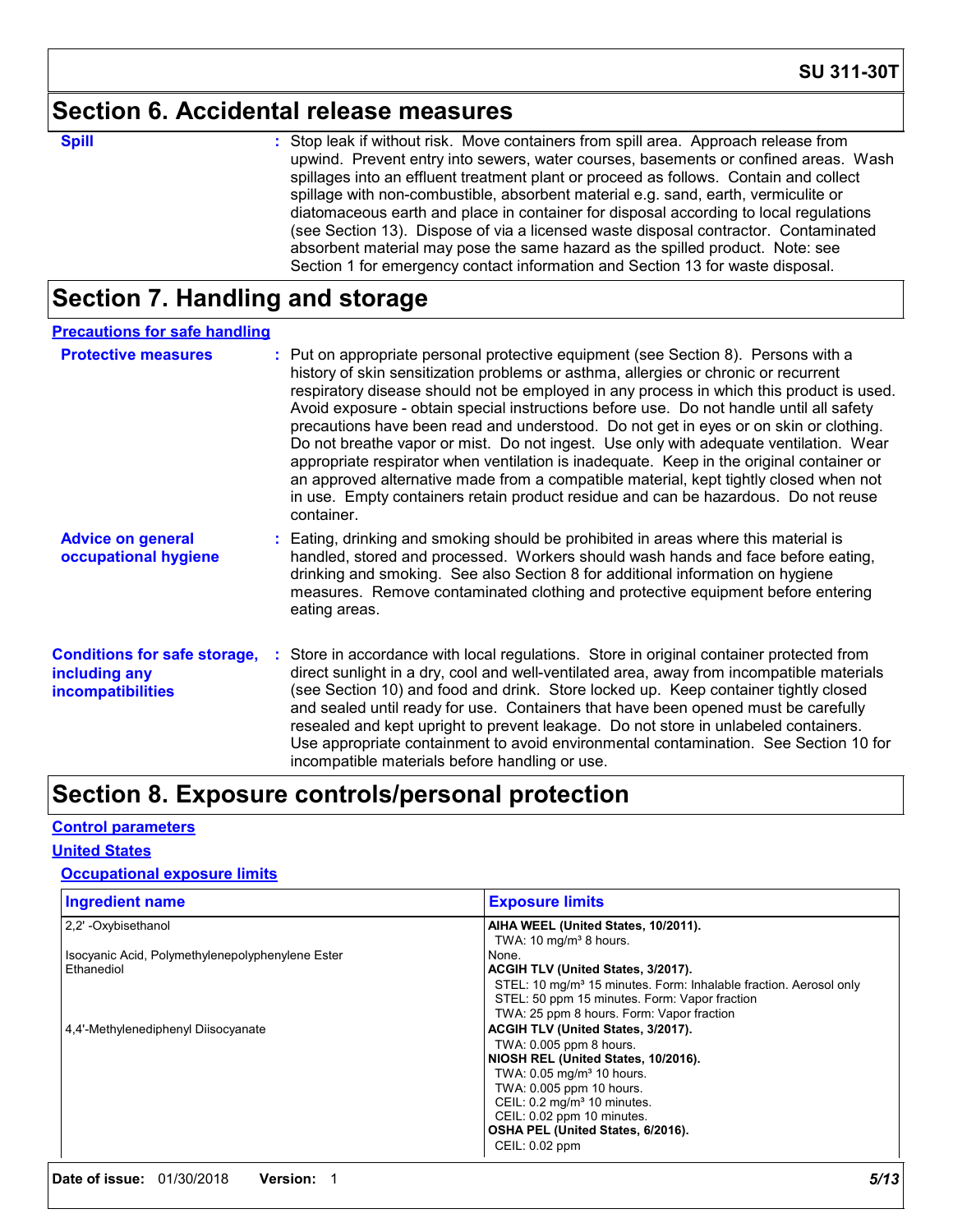**SU 311-30T**

# **Section 8. Exposure controls/personal protection**

CEIL: 0.2 mg/m³

#### **Canada**

#### **Occupational exposure limits**

| <b>Ingredient name</b>                           | <b>Exposure limits</b>                                                                                                                                                                                                                                                                                                                                                                                                                                                                                                                                                                                                                                                 |
|--------------------------------------------------|------------------------------------------------------------------------------------------------------------------------------------------------------------------------------------------------------------------------------------------------------------------------------------------------------------------------------------------------------------------------------------------------------------------------------------------------------------------------------------------------------------------------------------------------------------------------------------------------------------------------------------------------------------------------|
| 2,2' - Oxybisethanol                             | AIHA WEEL (United States, 10/2011).                                                                                                                                                                                                                                                                                                                                                                                                                                                                                                                                                                                                                                    |
| Isocyanic Acid, Polymethylenepolyphenylene Ester | TWA: 10 mg/m <sup>3</sup> 8 hours.<br>CA Alberta Provincial (Canada, 4/2009).<br>8 hrs OEL: 0.07 mg/m <sup>3</sup> 8 hours.<br>8 hrs OEL: 0.005 ppm 8 hours.<br>CA British Columbia Provincial (Canada, 7/2016).<br>TWA: 0.005 ppm 8 hours.<br>C: 0.01 ppm<br>CA Ontario Provincial (Canada, 7/2015).<br>$C: 0.02$ ppm<br>TWA: 0.005 ppm 8 hours.                                                                                                                                                                                                                                                                                                                      |
| Ethanediol                                       | CA Ontario Provincial (Canada, 7/2015).<br>C: 100 mg/m <sup>3</sup> Form: Aerosol only<br>CA British Columbia Provincial (Canada, 7/2016).<br>C: 100 mg/m <sup>3</sup> Form: Aerosol.<br>TWA: 10 mg/m <sup>3</sup> 8 hours. Form: Particulate.<br>STEL: 20 mg/m <sup>3</sup> 15 minutes. Form: Particulate.<br>C: 50 ppm Form: Vapor<br>CA Saskatchewan Provincial (Canada, 7/2013).<br>CEIL: 100 mg/m <sup>3</sup> Form: Aerosol.<br>CA Quebec Provincial (Canada, 1/2014).<br>STEV: 50 ppm 15 minutes. Form: Vapor and mist<br>STEV: 127 mg/m <sup>3</sup> 15 minutes. Form: Vapor and mist<br>CA Alberta Provincial (Canada, 4/2009).<br>$C: 100$ mg/m <sup>3</sup> |
| 4,4'-Methylenediphenyl Diisocyanate              | CA Alberta Provincial (Canada, 4/2009).<br>8 hrs OEL: 0.005 ppm 8 hours.<br>8 hrs OEL: 0.05 mg/m <sup>3</sup> 8 hours.<br>CA British Columbia Provincial (Canada, 7/2016). Absorbed through<br>skin. Skin sensitizer.<br>TWA: 0.005 ppm 8 hours.<br>$C: 0.01$ ppm<br>CA Quebec Provincial (Canada, 1/2014). Skin sensitizer.<br>TWAEV: 0.005 ppm 8 hours.<br>TWAEV: 0.051 mg/m <sup>3</sup> 8 hours.<br>CA Ontario Provincial (Canada, 7/2015).<br>TWA: 0.005 ppm 8 hours.<br>CA Saskatchewan Provincial (Canada, 7/2013).<br>STEL: 0.015 ppm 15 minutes.<br>TWA: 0.005 ppm 8 hours.                                                                                   |

| <b>Appropriate engineering</b><br><b>controls</b>                                                                              |  | : Use only with adequate ventilation. Use process enclosures, local exhaust ventilation or<br>other engineering controls to keep worker exposure to airborne contaminants below any<br>recommended or statutory limits.                                                                                                                                                                                                   |
|--------------------------------------------------------------------------------------------------------------------------------|--|---------------------------------------------------------------------------------------------------------------------------------------------------------------------------------------------------------------------------------------------------------------------------------------------------------------------------------------------------------------------------------------------------------------------------|
| <b>Environmental exposure</b><br>they comply with the requirements of environmental protection legislation.<br><b>controls</b> |  | : Emissions from ventilation or work process equipment should be checked to ensure                                                                                                                                                                                                                                                                                                                                        |
| <b>Individual protection measures</b>                                                                                          |  |                                                                                                                                                                                                                                                                                                                                                                                                                           |
| <b>Hygiene measures</b>                                                                                                        |  | : Wash hands, forearms and face thoroughly after handling chemical products, before<br>eating, smoking and using the lavatory and at the end of the working period.<br>Appropriate techniques should be used to remove potentially contaminated clothing.<br>Contaminated work clothing should not be allowed out of the workplace. Wash<br>contaminated clothing before reusing. Ensure that eyewash stations and safety |

showers are close to the workstation location.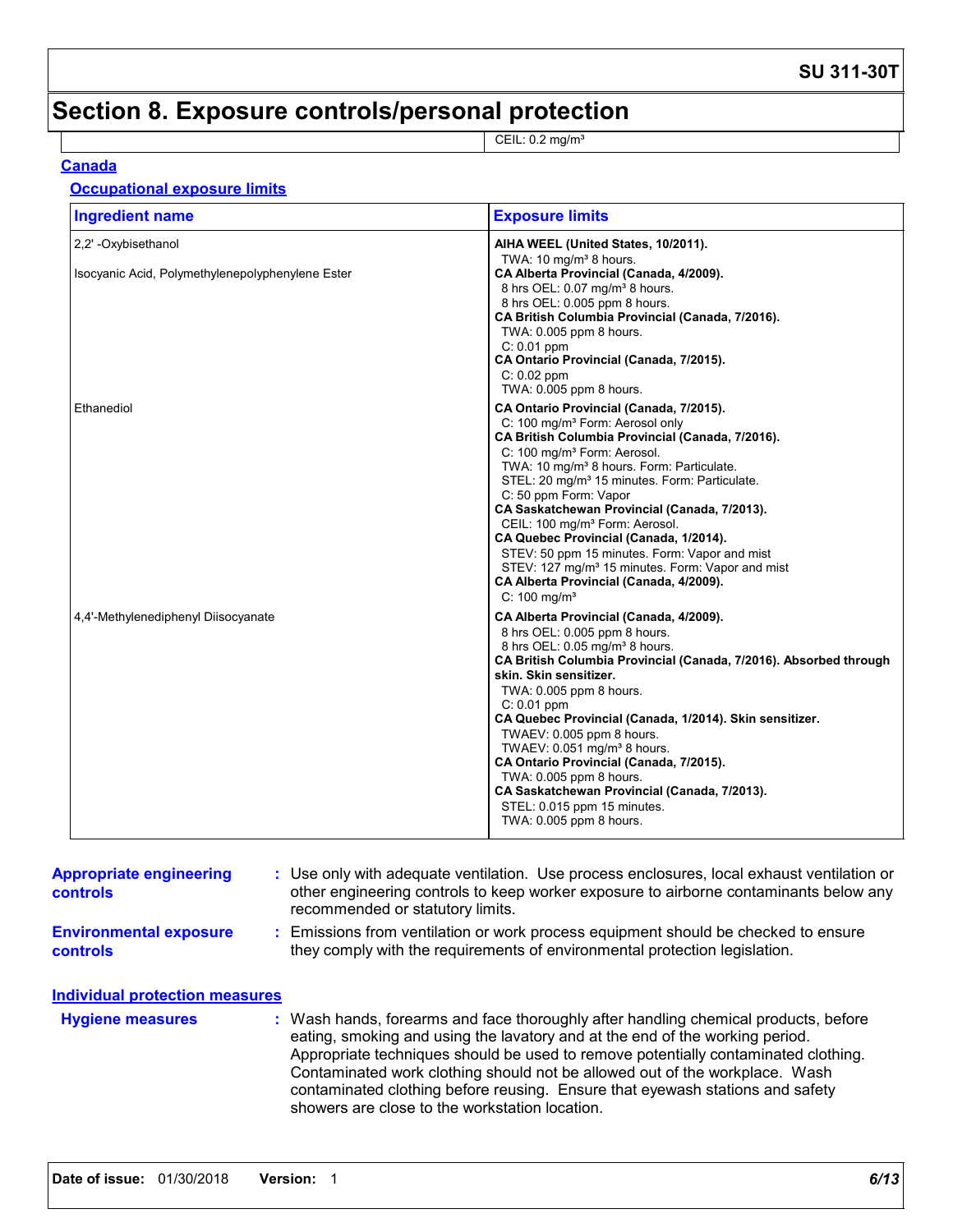# **Section 8. Exposure controls/personal protection**

| <b>Eye/face protection</b>    | : Safety eyewear complying with an approved standard should be used when a risk<br>assessment indicates this is necessary to avoid exposure to liquid splashes, mists,<br>gases or dusts. If contact is possible, the following protection should be worn, unless<br>the assessment indicates a higher degree of protection: chemical splash goggles.                                                                                                                                                                                                                                                                  |
|-------------------------------|------------------------------------------------------------------------------------------------------------------------------------------------------------------------------------------------------------------------------------------------------------------------------------------------------------------------------------------------------------------------------------------------------------------------------------------------------------------------------------------------------------------------------------------------------------------------------------------------------------------------|
| <b>Skin protection</b>        |                                                                                                                                                                                                                                                                                                                                                                                                                                                                                                                                                                                                                        |
| <b>Hand protection</b>        | : Chemical-resistant, impervious gloves complying with an approved standard should be<br>worn at all times when handling chemical products if a risk assessment indicates this is<br>necessary. Considering the parameters specified by the glove manufacturer, check<br>during use that the gloves are still retaining their protective properties. It should be<br>noted that the time to breakthrough for any glove material may be different for different<br>glove manufacturers. In the case of mixtures, consisting of several substances, the<br>protection time of the gloves cannot be accurately estimated. |
| <b>Body protection</b>        | : Personal protective equipment for the body should be selected based on the task being<br>performed and the risks involved and should be approved by a specialist before<br>handling this product.                                                                                                                                                                                                                                                                                                                                                                                                                    |
| <b>Other skin protection</b>  | : Appropriate footwear and any additional skin protection measures should be selected<br>based on the task being performed and the risks involved and should be approved by a<br>specialist before handling this product.                                                                                                                                                                                                                                                                                                                                                                                              |
| <b>Respiratory protection</b> | : Based on the hazard and potential for exposure, select a respirator that meets the<br>appropriate standard or certification. Respirators must be used according to a<br>respiratory protection program to ensure proper fitting, training, and other important<br>aspects of use.                                                                                                                                                                                                                                                                                                                                    |

# **Section 9. Physical and chemical properties**

| Appearance |
|------------|
|------------|

| <u>Appearance</u>                                      |    |                                |
|--------------------------------------------------------|----|--------------------------------|
| <b>Physical state</b>                                  |    | $:$ Liquid.                    |
| <b>Color</b>                                           |    | Clear Purple to Black.         |
| Odor                                                   |    | Slight.                        |
| <b>Odor threshold</b>                                  | t. | Not available.                 |
| pH                                                     |    | Not available.                 |
| <b>Melting point</b>                                   |    | Not available.                 |
| <b>Boiling point</b>                                   |    | : Not available.               |
| <b>Flash point</b>                                     |    | Closed cup: >93.3°C (>199.9°F) |
| <b>Evaporation rate</b>                                |    | Not available.                 |
| <b>Flammability (solid, gas)</b>                       |    | $:$ Not available.             |
| <b>Lower and upper explosive</b><br>(flammable) limits |    | $:$ Not available.             |
| <b>Vapor pressure</b>                                  |    | Not available.                 |
| <b>Vapor density</b>                                   |    | Not available.                 |
| <b>Relative density</b>                                |    | Not available.                 |
| <b>Solubility</b>                                      |    | Slightly soluble in water.     |
| <b>Partition coefficient: n-</b><br>octanol/water      |    | Not available.                 |
| <b>Auto-ignition temperature</b>                       |    | : Not available.               |
| <b>Decomposition temperature</b>                       |    | : Not available.               |
| <b>Viscosity</b>                                       |    | Not available.                 |
| Flow time (ISO 2431)                                   |    | Not available.                 |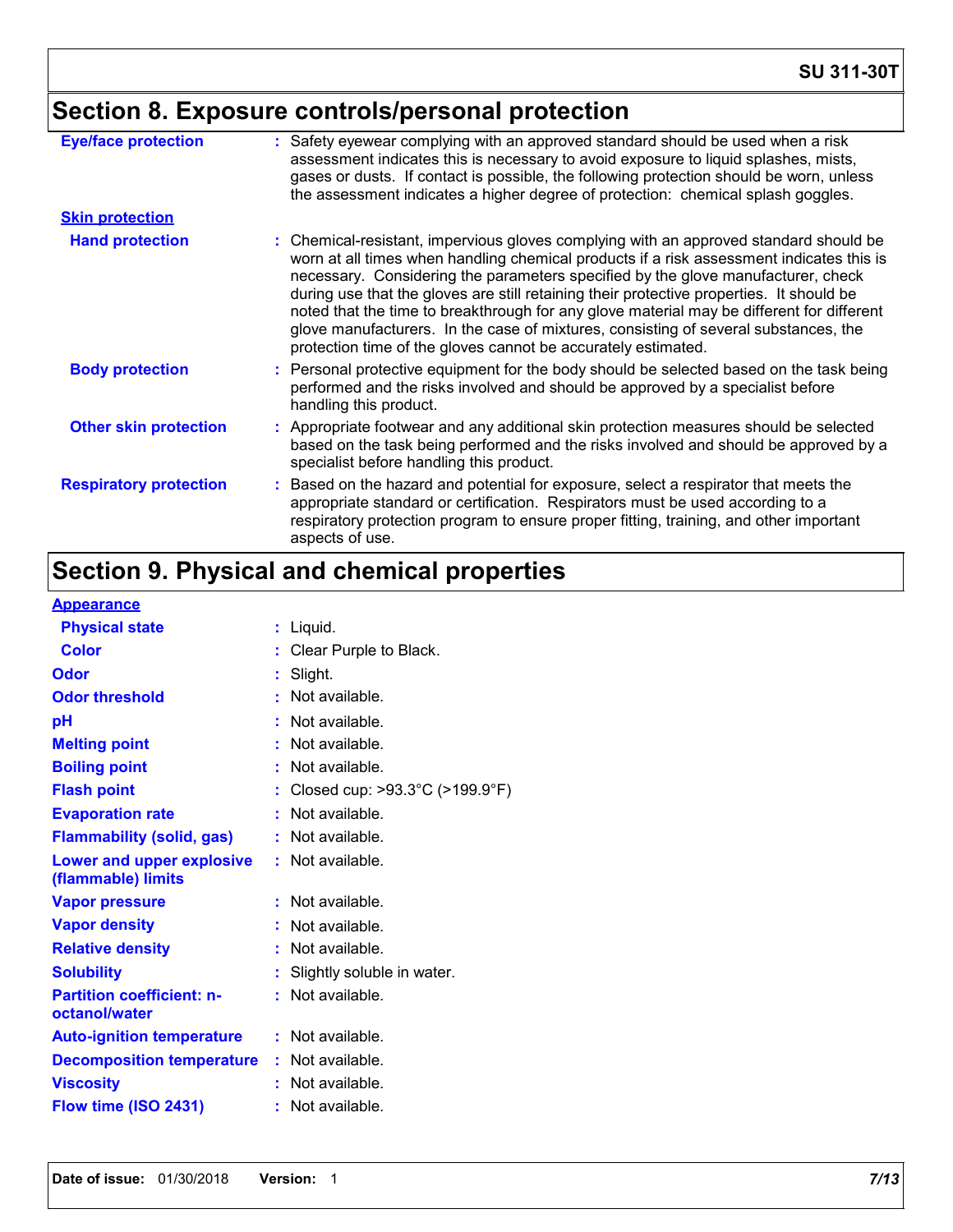### **SU 311-30T**

# **Section 10. Stability and reactivity**

| <b>Reactivity</b>                            | : No specific test data related to reactivity available for this product or its ingredients. |
|----------------------------------------------|----------------------------------------------------------------------------------------------|
| <b>Chemical stability</b>                    | : The product is stable. Reacts with Isocyanates.                                            |
| <b>Possibility of hazardous</b><br>reactions | : Under normal conditions of storage and use, hazardous reactions will not occur.            |
| <b>Conditions to avoid</b>                   | : No specific data.                                                                          |
| <b>Incompatible materials</b>                | : Reactive or incompatible with the following materials: oxidizing materials and alkalis.    |
| <b>Hazardous decomposition</b><br>products   | : Carbon monoxide, carbon dioxide, nitrogen oxides.                                          |

### **Section 11. Toxicological information**

### **Information on toxicological effects**

#### **Acute toxicity**

| <b>Product/ingredient name</b>      | <b>Result</b>         | <b>Species</b> | <b>Dose</b>  | <b>Exposure</b> |
|-------------------------------------|-----------------------|----------------|--------------|-----------------|
| 2.2' - Oxybisethanol                | LD50 Dermal           | Rabbit         | 11890 mg/kg  |                 |
|                                     | LD50 Oral             | Rat            | 12000 mg/kg  |                 |
| Isocyanic Acid,                     | LC50 Inhalation Vapor | Rat            | 490 mg/ $m3$ | 4 hours         |
| Polymethylenepolyphenylene Ester    |                       |                |              |                 |
|                                     | LD50 Dermal           | Rabbit         | >9400 mg/kg  |                 |
|                                     | LD50 Oral             | Rat            | 49 g/kg      |                 |
| Ethanediol                          | LD50 Oral             | Rat            | 4700 mg/kg   |                 |
| 4,4'-Methylenediphenyl Diisocyanate | LD50 Oral             | Rat            | 9200 mg/kg   |                 |

#### **Irritation/Corrosion**

|                                                                                               | <b>Observation</b><br><b>Exposure</b> |
|-----------------------------------------------------------------------------------------------|---------------------------------------|
| 2.2' - Oxybisethanol<br>Eyes - Mild irritant<br>Rabbit<br>50 mg                               |                                       |
| Skin - Mild irritant<br>72 hours 112 mg<br>Human                                              |                                       |
| Intermittent                                                                                  |                                       |
| Rabbit<br>Skin - Mild irritant<br>500 mg                                                      |                                       |
| Rabbit<br>Isocyanic Acid,<br>Eyes - Mild irritant<br>$100 \text{ mg}$                         |                                       |
| Polymethylenepolyphenylene Ester                                                              |                                       |
| Ethanediol<br>Eyes - Mild irritant<br>Rabbit<br>24 hours 500 mg                               |                                       |
| Rabbit<br>Eyes - Mild irritant<br>1 hours 100 mg                                              |                                       |
| Eyes - Moderate irritant<br>Rabbit<br>6 hours 1440 mg                                         |                                       |
| Skin - Mild irritant<br>Rabbit<br>555 mg                                                      |                                       |
| 4.4'-Methylenediphenyl Diisocyanate<br>Eyes - Moderate irritant<br>Rabbit<br>$100 \text{ mg}$ |                                       |

#### **Sensitization**

There is no data available.

#### **Mutagenicity**

There is no data available.

#### **Carcinogenicity**

#### **Classification**

| <b>Product/ingredient name</b>                                                             | <b>OSHA</b> | <b>IARC</b> | <b>NTP</b> |
|--------------------------------------------------------------------------------------------|-------------|-------------|------------|
| Isocyanic Acid.<br>Polymethylenepolyphenylene Ester<br>4.4'-Methylenediphenyl Diisocyanate |             |             |            |

#### **Reproductive toxicity**

There is no data available.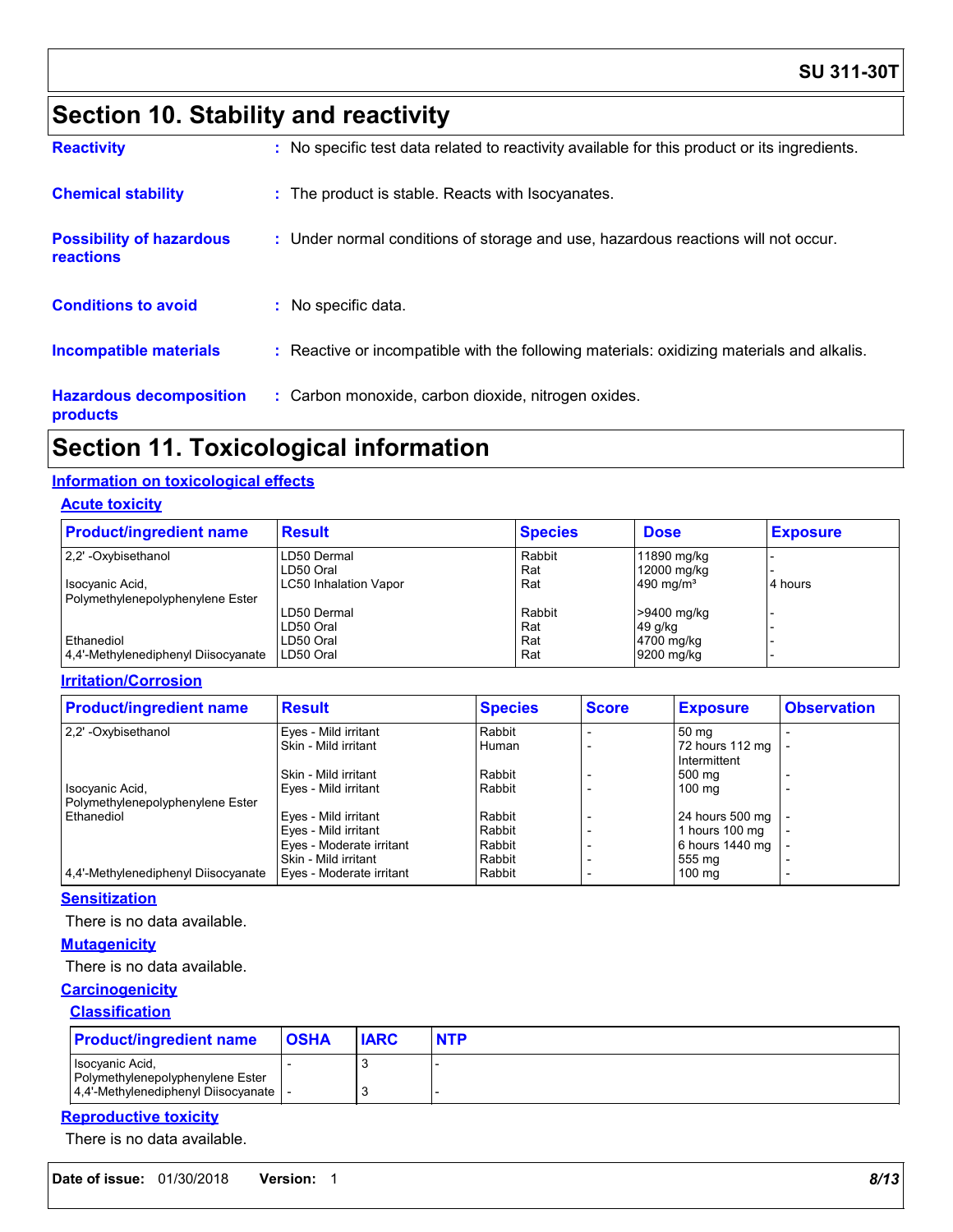# **Section 11. Toxicological information**

#### **Teratogenicity**

There is no data available.

#### **Specific target organ toxicity (single exposure)**

| <b>Name</b>                                      | <b>Category</b> | <b>Boute of</b><br><b>exposure</b> | <b>Target organs</b>         |
|--------------------------------------------------|-----------------|------------------------------------|------------------------------|
| Isocyanic Acid, Polymethylenepolyphenylene Ester | Category 3      | Not applicable.                    | Respiratory tract irritation |
| 4.4'-Methylenediphenyl Diisocyanate              | Category 3      | Not applicable.                    | Respiratory tract irritation |

#### **Specific target organ toxicity (repeated exposure)**

| <b>Name</b>                                      | <b>Category</b> | <b>Route of</b><br><b>exposure</b> | <b>Target organs</b> |
|--------------------------------------------------|-----------------|------------------------------------|----------------------|
| Isocyanic Acid, Polymethylenepolyphenylene Ester | Category 2      | Not determined                     | Not determined       |
| 4.4'-Methylenediphenyl Diisocyanate              | Category 2      | Not determined                     | Not determined       |

#### **Aspiration hazard**

There is no data available.

#### **Information on the likely routes of exposure**

**:** Dermal contact. Eye contact. Inhalation. Ingestion.

#### **Potential acute health effects**

| <b>Eye contact</b>  | : Causes serious eye irritation.                                                                    |
|---------------------|-----------------------------------------------------------------------------------------------------|
| <b>Inhalation</b>   | : Harmful if inhaled. May cause allergy or asthma symptoms or breathing difficulties if<br>inhaled. |
| <b>Skin contact</b> | : May cause an allergic skin reaction.                                                              |
| <b>Ingestion</b>    | : No known significant effects or critical hazards.                                                 |

#### **Symptoms related to the physical, chemical and toxicological characteristics**

| Eye contact         | : Adverse symptoms may include the following:<br>pain or irritation<br>watering<br>redness     |  |
|---------------------|------------------------------------------------------------------------------------------------|--|
| <b>Inhalation</b>   | : Adverse symptoms may include the following:<br>wheezing and breathing difficulties<br>asthma |  |
| <b>Skin contact</b> | : Adverse symptoms may include the following:<br>irritation<br>redness                         |  |
| <b>Ingestion</b>    | : No known significant effects or critical hazards.                                            |  |

#### **Potential chronic health effects Delayed and immediate effects and also chronic effects from short and long term exposure Potential immediate effects :** No known significant effects or critical hazards. **Short term exposure Potential delayed effects :** No known significant effects or critical hazards. **Potential immediate effects :** No known significant effects or critical hazards. **Long term exposure Potential delayed effects :** No known significant effects or critical hazards.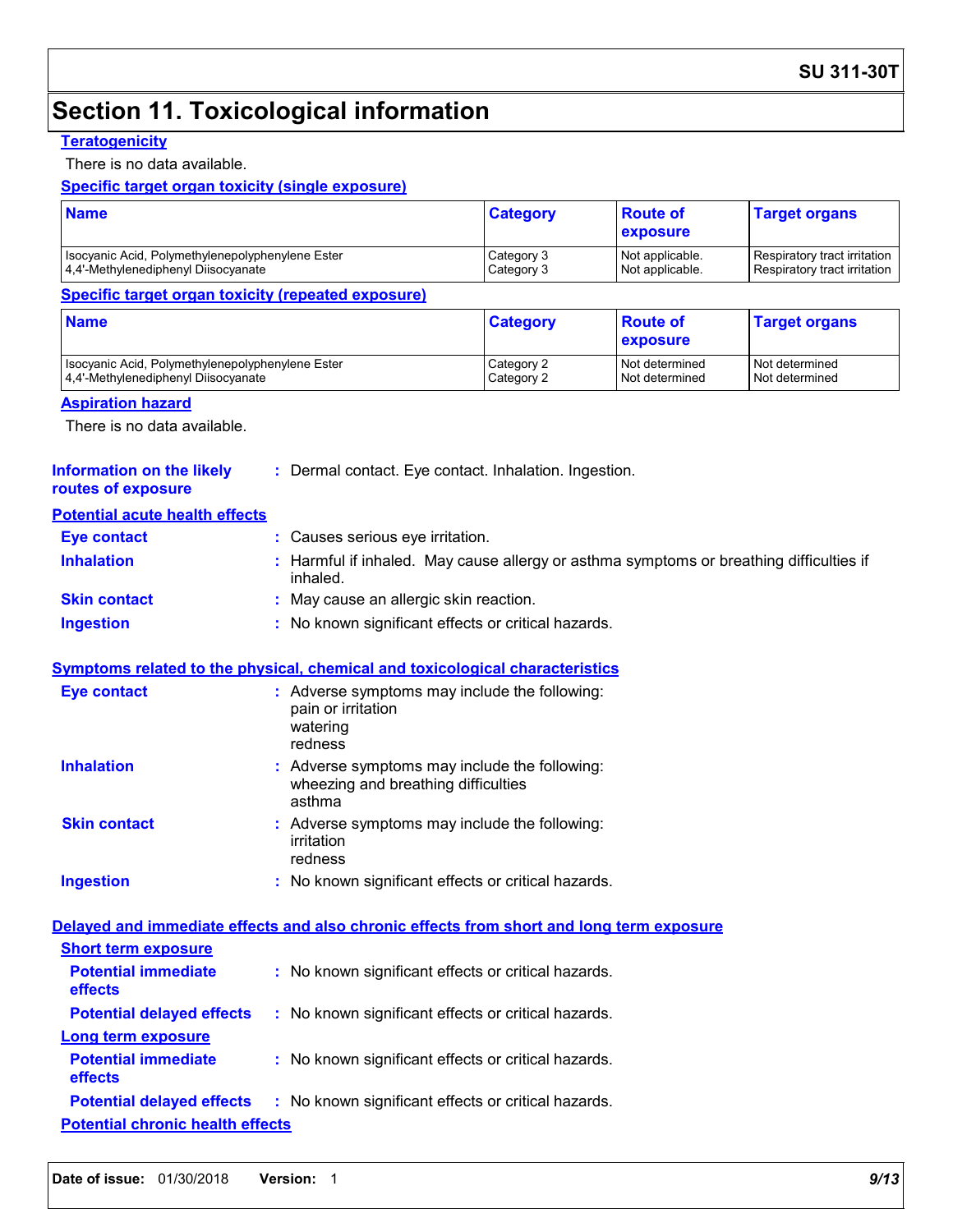# **Section 11. Toxicological information**

| <b>General</b>               | : May cause damage to organs through prolonged or repeated exposure. Once<br>sensitized, a severe allergic reaction may occur when subsequently exposed to very low<br>levels. |
|------------------------------|--------------------------------------------------------------------------------------------------------------------------------------------------------------------------------|
| <b>Carcinogenicity</b>       | : Suspected of causing cancer. Risk of cancer depends on duration and level of<br>exposure.                                                                                    |
| <b>Mutagenicity</b>          | : No known significant effects or critical hazards.                                                                                                                            |
| <b>Teratogenicity</b>        | : No known significant effects or critical hazards.                                                                                                                            |
| <b>Developmental effects</b> | : No known significant effects or critical hazards.                                                                                                                            |
| <b>Fertility effects</b>     | : No known significant effects or critical hazards.                                                                                                                            |

#### **Numerical measures of toxicity**

| <b>Acute toxicity estimates</b>                             |                                          |  |  |  |
|-------------------------------------------------------------|------------------------------------------|--|--|--|
| <b>Route</b>                                                | <b>ATE value</b>                         |  |  |  |
| Oral<br>Inhalation (vapors)<br>Inhalation (dusts and mists) | 3388.1 mg/kg<br>14.73 mg/L<br>105.2 mg/L |  |  |  |

# **Section 12. Ecological information**

#### **Toxicity**

| <b>Product/ingredient name</b> | <b>Result</b>                        | <b>Species</b>                     | <b>Exposure</b> |
|--------------------------------|--------------------------------------|------------------------------------|-----------------|
| 2,2' -Oxybisethanol            | Acute LC50 75200000 µg/L Fresh water | Fish - Pimephales promelas         | 96 hours        |
| Ethanediol                     | Acute LC50 6900000 µg/L Fresh water  | Crustaceans - Ceriodaphnia dubia - | 48 hours        |
|                                |                                      | Neonate                            |                 |
|                                | Acute LC50 41000000 µg/L Fresh water | Daphnia - Daphnia magna - Neonate  | 48 hours        |
|                                | Acute LC50 8050000 µg/L Fresh water  | Fish - Pimephales promelas         | 96 hours        |

#### **Persistence and degradability**

There is no data available.

#### **Bioaccumulative potential**

| <b>Product/ingredient name</b>      | LogP <sub>ow</sub> | <b>BCF</b> | <b>Potential</b> |
|-------------------------------------|--------------------|------------|------------------|
| 2.2' -Oxybisethanol                 | i.98               | 100        | low              |
| Ethanediol                          | $-1.36$            |            | low              |
| 4.4'-Methylenediphenyl Diisocyanate | 4.51               | 200        | low              |

#### **Mobility in soil**

**Soil/water partition coefficient (KOC)**

**:** Not available.

**Other adverse effects** : No known significant effects or critical hazards.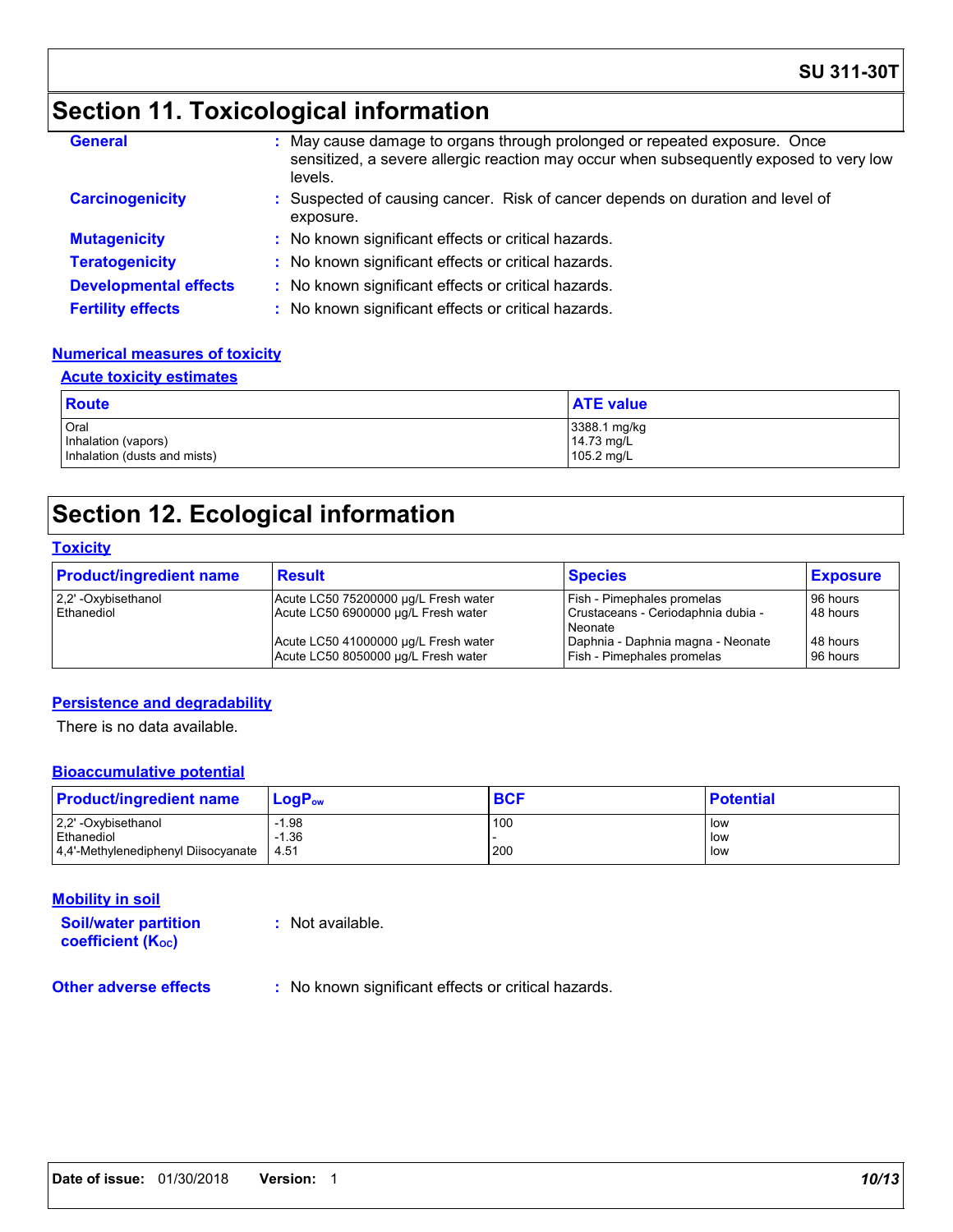# **Section 13. Disposal considerations**

**Disposal methods :**

The generation of waste should be avoided or minimized wherever possible. Disposal of this product, solutions and any by-products should comply with the requirements of environmental protection and waste disposal legislation and any regional local authority requirements. Dispose of surplus and non-recyclable products via a licensed waste disposal contractor. Waste should not be disposed of untreated to the sewer unless fully compliant with the requirements of all authorities with jurisdiction. Waste packaging should be recycled. Incineration or landfill should only be considered when recycling is not feasible. This material and its container must be disposed of in a safe way. Care should be taken when handling empty containers that have not been cleaned or rinsed out. Empty containers or liners may retain some product residues. Avoid dispersal of spilled material and runoff and contact with soil, waterways, drains and sewers.

# **Section 14. Transport information**

|                                      | <b>DOT Classification</b> | <b>TDG Classification</b> | <b>IMDG</b>    | <b>IATA</b>    |
|--------------------------------------|---------------------------|---------------------------|----------------|----------------|
| <b>UN number</b>                     | Not regulated.            | Not regulated.            | Not regulated. | Not regulated. |
| <b>UN proper</b><br>shipping name    |                           |                           |                |                |
| <b>Transport</b><br>hazard class(es) |                           |                           |                |                |
| <b>Packing group</b>                 |                           | $\overline{\phantom{0}}$  |                |                |
| <b>Environmental</b><br>hazards      | No.                       | No.                       | No.            | No.            |

**AERG :** Not applicable

**Special precautions for user Transport within user's premises:** always transport in closed containers that are **:** upright and secure. Ensure that persons transporting the product know what to do in the event of an accident or spillage.

# **Section 15. Regulatory information**

| <b>U.S. Federal regulations</b>                                                   | : TSCA 4(a) final test rules: Acetaldehyde                                                                                         |
|-----------------------------------------------------------------------------------|------------------------------------------------------------------------------------------------------------------------------------|
|                                                                                   | TSCA 5(a)2 final significant new use rules: 2-Methoxyethanol                                                                       |
|                                                                                   | TSCA 8(a) PAIR: 4,4'-Methylenediphenyl Diisocyanate; Acetaldehyde                                                                  |
|                                                                                   | <b>TSCA 8(a) CDR Exempt/Partial exemption: Not determined</b>                                                                      |
|                                                                                   | United States inventory (TSCA 8b): All components are listed or exempted.                                                          |
|                                                                                   | <b>TSCA 8(c) calls for record of SAR: Isocyanic Acid, Polymethylenepolyphenylene Ester;</b><br>4,4'-Methylenediphenyl Diisocyanate |
|                                                                                   | Clean Water Act (CWA) 307: 4,4'-Methylenediphenyl Diisocyanate                                                                     |
|                                                                                   | Clean Water Act (CWA) 311: Acetaldehyde; Aniline                                                                                   |
| <b>Clean Air Act Section 112</b><br>(b) Hazardous Air<br><b>Pollutants (HAPS)</b> | : Listed                                                                                                                           |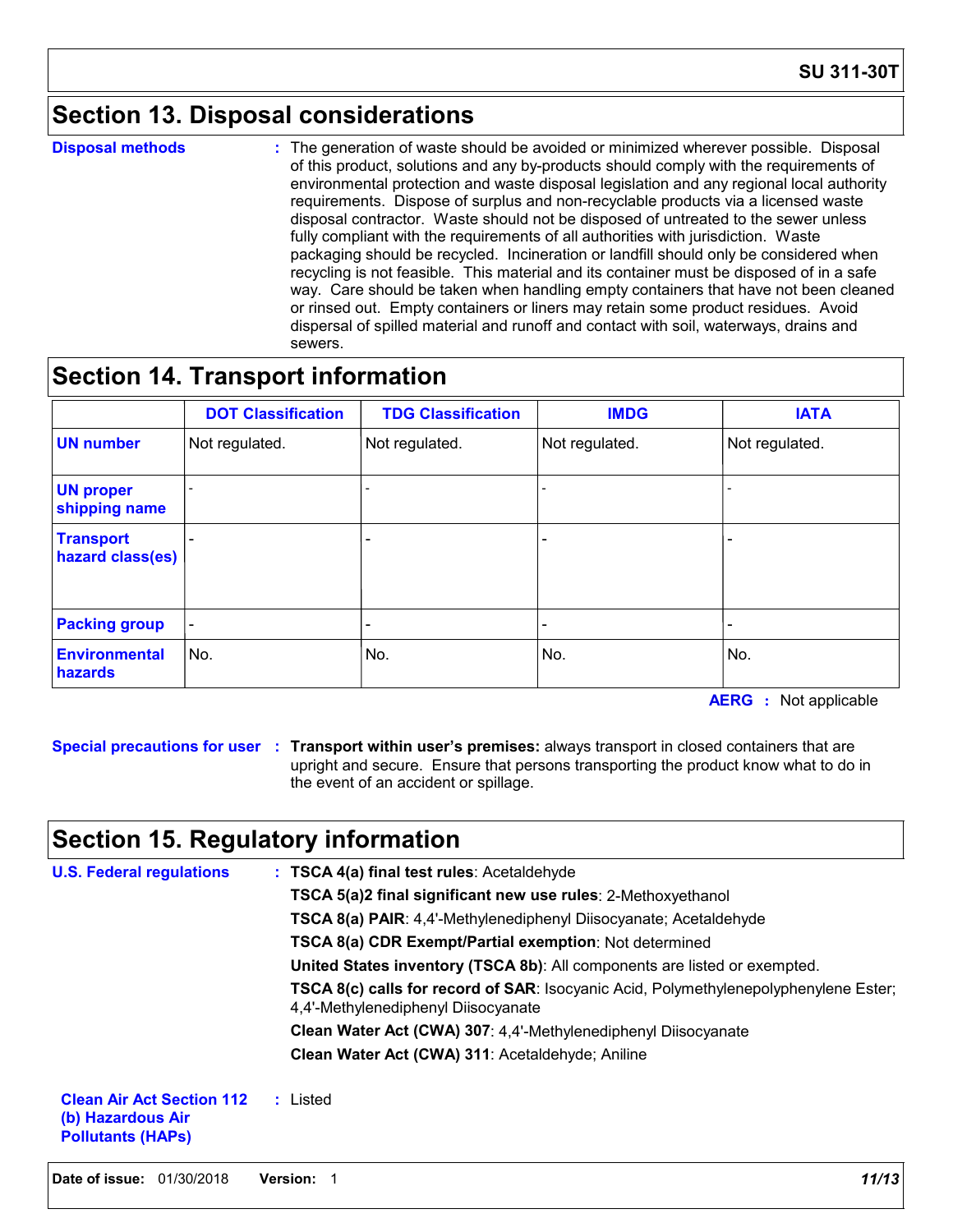# **Section 15. Regulatory information**

| : Not listed |
|--------------|
| : Not listed |
| : Not listed |
| : Not listed |
|              |

#### **SARA 302/304**

#### **Composition/information on ingredients**

|             |            | <b>SARA 302 TPQ</b> |           | <b>SARA 304 RQ</b> |           |
|-------------|------------|---------------------|-----------|--------------------|-----------|
| <b>Name</b> | <b>EHS</b> | (lbs)               | (gallons) | (lbs)              | (gallons) |
| Aniline     | Yes.       | 1000                | 117.6     | 5000               | 587.9     |

**SARA 304 RQ :** 555555555.6 lbs / 252222222.2 kg

#### **SARA 311/312**

**Classification :** Immediate (acute) health hazard Delayed (chronic) health hazard

#### **Composition/information on ingredients**

| <b>Name</b>                                      | <b>Fire</b> | <b>Sudden</b><br>hazard release of<br><b>pressure</b> | <b>Reactive</b> | <b>Immediate</b><br>(acute)<br>health<br>hazard | <b>Delayed</b><br>(chronic)<br>health<br>hazard |
|--------------------------------------------------|-------------|-------------------------------------------------------|-----------------|-------------------------------------------------|-------------------------------------------------|
| 2.2' -Oxybisethanol                              | No.         | No.                                                   | No.             | Yes.                                            | No.                                             |
| Isocyanic Acid, Polymethylenepolyphenylene Ester | No.         | No.                                                   | No.             | Yes.                                            | Yes.                                            |
| Ethanediol                                       | No.         | No.                                                   | No.             | Yes.                                            | No.                                             |
| 4,4'-Methylenediphenyl Diisocyanate              | No.         | No.                                                   | No.             | Yes.                                            | Yes.                                            |

#### **SARA 313**

|                                           | <b>Product name</b>                                                                                   | <b>CAS number</b>                 |
|-------------------------------------------|-------------------------------------------------------------------------------------------------------|-----------------------------------|
| <b>Form R - Reporting</b><br>requirements | Isocyanic Acid, Polymethylenepolyphenylene Ester<br>Ethanediol<br>4.4'-Methylenediphenyl Diisocyanate | 9016-87-9<br>107-21-1<br>101-68-8 |
| <b>Supplier notification</b>              | Isocyanic Acid, Polymethylenepolyphenylene Ester<br>Ethanediol<br>4.4'-Methylenediphenyl Diisocyanate | 9016-87-9<br>107-21-1<br>101-68-8 |

SARA 313 notifications must not be detached from the SDS and any copying and redistribution of the SDS shall include copying and redistribution of the notice attached to copies of the SDS subsequently redistributed.

#### **State regulations**

| <b>Massachusetts</b> | : The following components are listed: Ethanediol; 4,4'-Methylenediphenyl Diisocyanate                                                      |
|----------------------|---------------------------------------------------------------------------------------------------------------------------------------------|
| <b>New York</b>      | : The following components are listed: Ethanediol; 4,4'-Methylenediphenyl Diisocyanate                                                      |
| <b>New Jersey</b>    | : The following components are listed: Ethanediol; Isocyanic Acid,<br>Polymethylenepolyphenylene Ester; 4,4'-Methylenediphenyl Diisocyanate |
| Pennsylvania         | The following components are listed: 2,2' -Oxybisethanol; Ethanediol; Oxydipropanol; 4,<br>4'-Methylenediphenyl Diisocyanate                |

#### **California Prop. 65**

**A WARNING**: This product can expose you to chemicals including 1,4-Dioxane, Acetaldehyde, Aniline, which are known to the State of California to cause cancer, and Ethanediol, 2-Methoxyethanol, which are known to the State of California to cause birth defects or other reproductive harm. For more information go to www.P65Warnings.ca.gov.